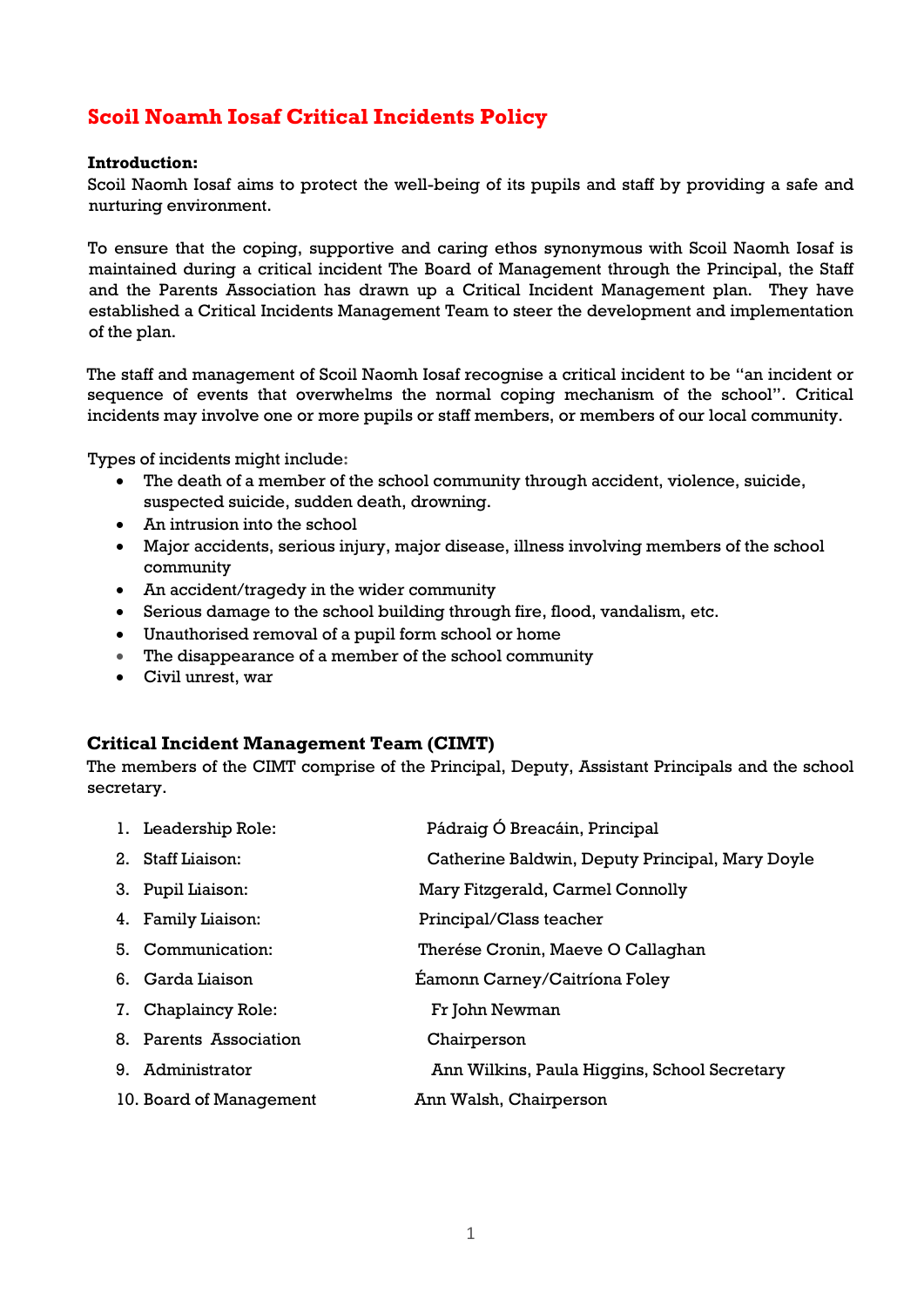# **Aim of CIMT:**

- $\hat{P}$  To return the school to the pre-incident normal state as soon as possible
- $\hat{P}$  To reduce the immediate and long detrimental impact on pupils, teachers and families
- $\div$  First 48 hours crucial / 3 weeks vulnerability
- To enable a quick and effective response to critical incident, under short-term, mediumterm and long-term actions.
- $\hat{P}$  To provide a sense of control by ensuring a clarity of responsibility.

#### **Roles and Responsibilities**

## **1. Leadership Role:**

- Confirm the event and clarify facts surrounding event
- Alert and Activate the Critical Incident Management Team
- Liaise with the Board of Management DES, NEPS, Gardaí/Emergency services
- Communicate with the family impacted by the critical incident
- Decide how news will be communicated to different groups (staff, pupils, outside school, media)

#### **Post event:**

- Ensure provision of ongoing support to staff and pupils
- Facilitate any appropriate memorial events

## **2. Staff Liaison Role:**

- *•* Lead briefing meetings for staff on the facts as known, give staff members an opportunity to express their feelings and ask questions. Outline the routine for the day
- *•* Provide materials for staff -NEPS Guidelines and Resource Materials for Schools
- *•* Keep staff updated as day progresses
- *•* Decide with Principal how news will be communicated to different groups (pupils, outside school, media)

# **3. Pupil Liaison/ Counselling Role:**

- *•* Advise staff on procedures for identification of vulnerable pupils
- *•* Alert staff to vulnerable pupils
- *•* Outline specific services available in the school
- *•* Address immediate needs of staff /pupils
- *•* Decide what information is given and how it will be communicated
- *•* Provide materials for pupils -NEPS Guidelines and Resource Materials for Schools
- *•* Put in place clear referral procedures
- *•* Provide and supervise 'Quiet Room' if agreed
- *•* Contact NEPS regarding counselling

#### **Post event**

- *•* Provide ongoing support to vulnerable pupils
- *•* Monitor classes most affected
- *•* Refer as appropriate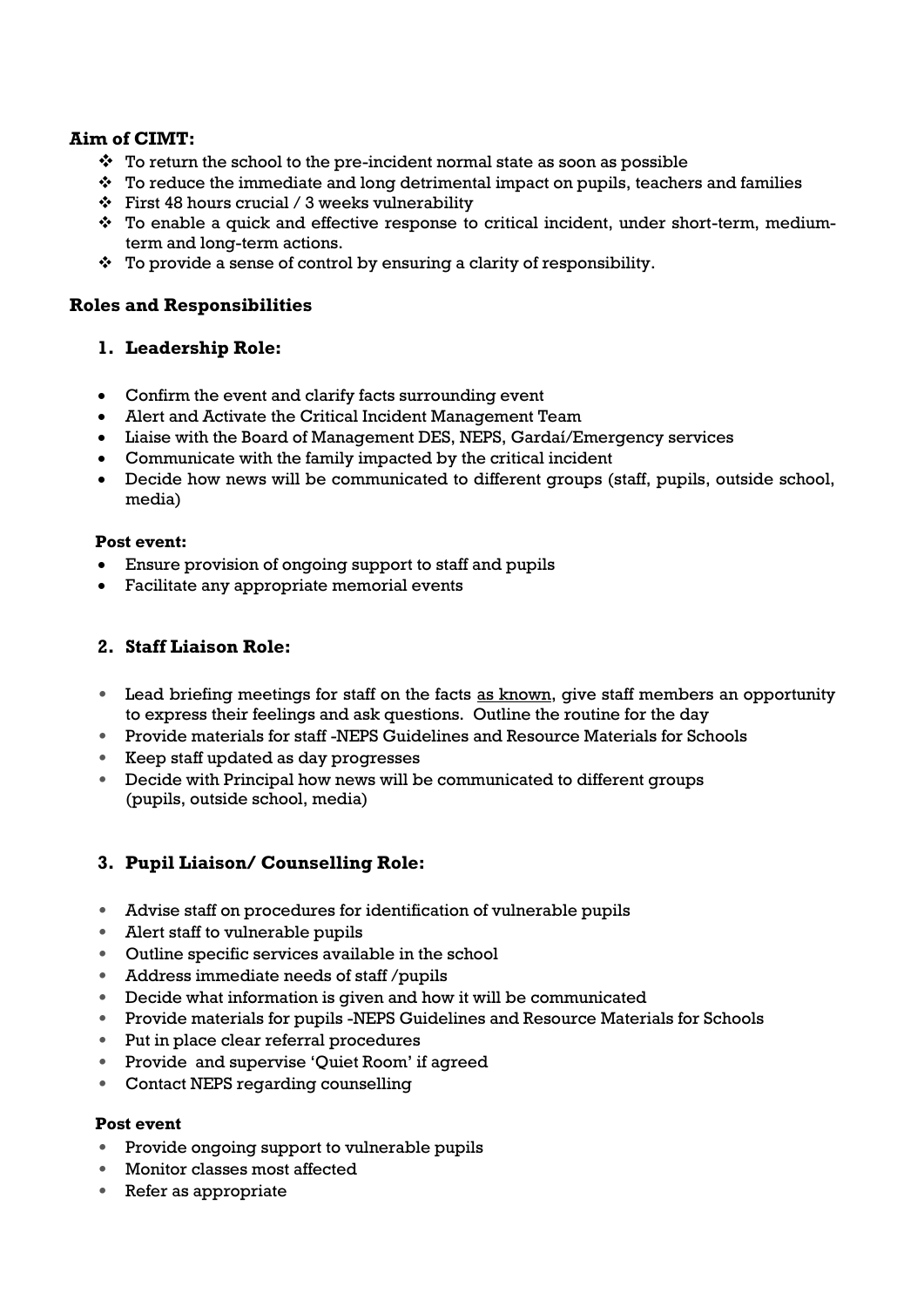# **4. Family Liaison Role:**

- *•* Co-ordinate contact with affected families (following first contact by Principal)
- *•* Consult with family around involvement of school in events following the incident
- *•* Visit the bereaved family with the team leader
- *•* Assist with all communication dealing with parents of any pupils affected by critical incident
- *•* Ensure that sample letters are typed up, on the school's system and ready for adaptation Manage the 'consent' issues in accordance with agreed school policy
- *•* Set up room for meetings with parents
- *•* Arrange parent meetings, if held
- *•* May facilitate such meetings, and manage 'questions and answers'
- *•* Meet with individual parents
- *•* Maintain a record of parents seen
- *•* Provide appropriate materials for parents from NEPs Guidelines and Resource Materials for Schools

#### **Post event:**

- *•* Provide ongoing support to families affected by the incident
- *•* Involve as appropriate the family (*school liturgies/memorial services* )
- *•* Offer to link family with community support groups

## **5. Communication/Media Role:**

- *•* With Team, prepare a public statement
- *•* Organise a designated room to address media promptly
- *•* Ensure telephone lines are free for outgoing and important incoming calls
- *•* Designate mobile numbers for contact
- *•* Maintain log of events and all calls made and received
- *•* Maintain up to date contact numbers for -Key parents, such as members of the Parents Association, Emergency support services and other external contacts and resources
- *•* Liaise with relevant outside support agencies /social media
- *•* Liaise with agencies in the community for support and onward referral
- *•* Be alert to the need to check credentials of individuals offering support
- *•* Coordinate the involvement of these agencies
- *•* Remind agency staff to wear name badges
- *•* Update team members on the involvement of external agencies

## **6. Garda Liaison Role:**

- Liaise with Garda and emergency services
- Confirm the event
- Clarify facts around the event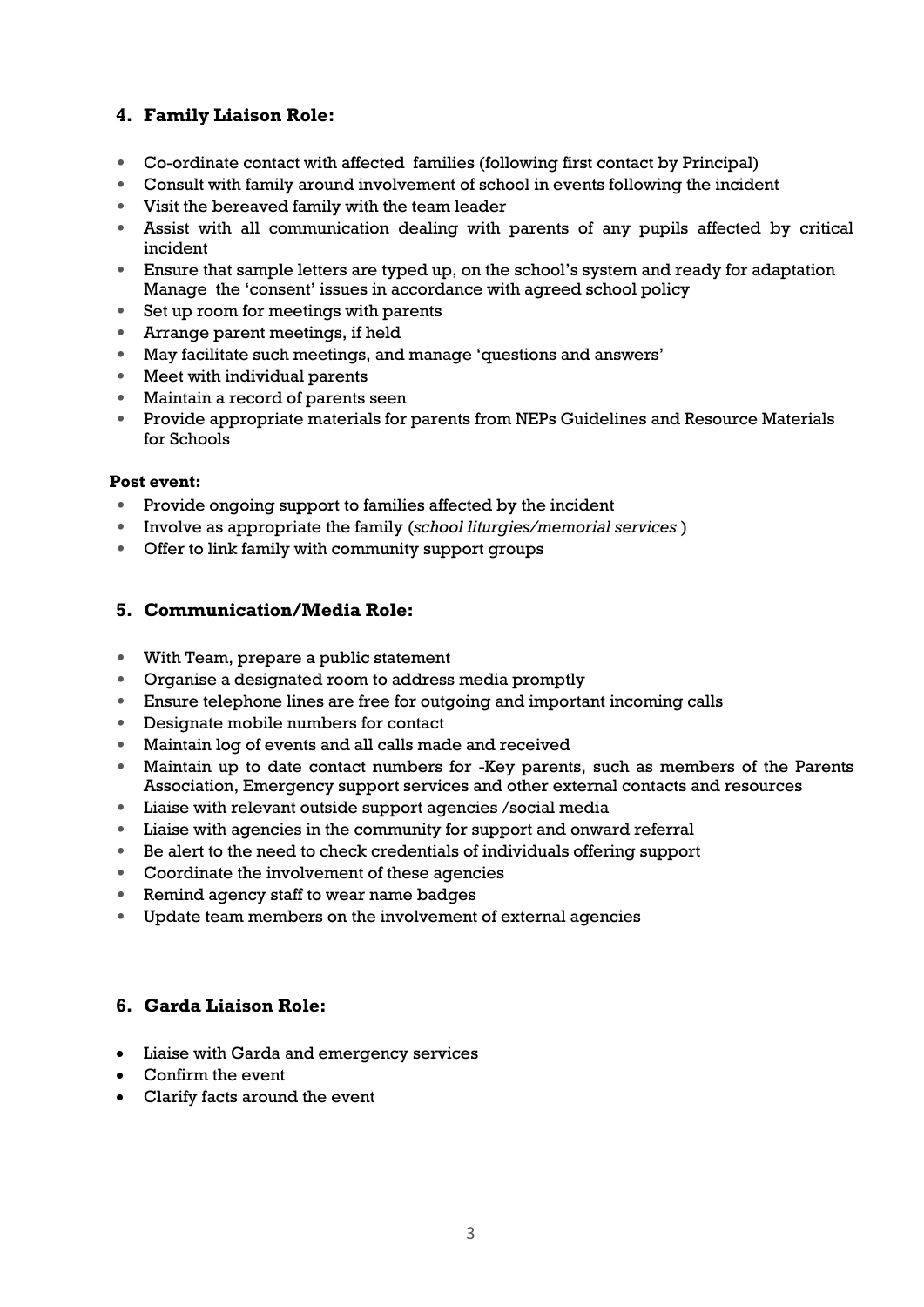# **7. Chaplaincy Role:**

- *•* Visit home(s), if appropriate
- *•* Assist with prayer services
- *•* Make contact with other local clergy
- *•* Be available as personal and spiritual support to staff and pupils

# **8. Parents' Association Role:**

*•* Assist with communication of information that is relevant to general parent body.

## **9. Administrator:**

- *•* Maintenance of up to date telephone numbers of parents, teachers, staff, emergency services.
- *•* Takes telephone calls and notes those that need a response.
- *•* Ensures that template letters are on the schools system in advance and ready for adaptation
- *•* Prepares and sends out letters, emails and texts.
- *•* Photocopies materials as needed.
- *•* Maintains records.

## **10.Board of Management Role:**

- *•* Support the team with implementing Critical Incident Plan.
- *•* Assist the team in preparing public statement.
- *•* Express support and empathy with family affected.

#### **Record keeping**

In the event of an incident each member of the team will keep records of phone calls made and received, letters sent and received, meetings held, persons met, interventions used, material used etc. The school secretary will have a key role in receiving and logging telephone calls, sending letters/emails/texts, photocopying materials, etc.

## **Confidentiality and good name considerations**

School personnel have a responsibility to protect the privacy and good name of people involved in any incident and the consequences of public statements. Staff will bear this in mind, and ensure that pupils do so also, e.g. the term 'suicide' will not be used unless there is solid information that death was due to suicide, *and* that the family involved consents to its use. The phrases 'tragic death' or 'sudden death' may be used instead. The word 'murder' should not be used until it is legally established that a murder was committed. The term 'violent death' may be used instead.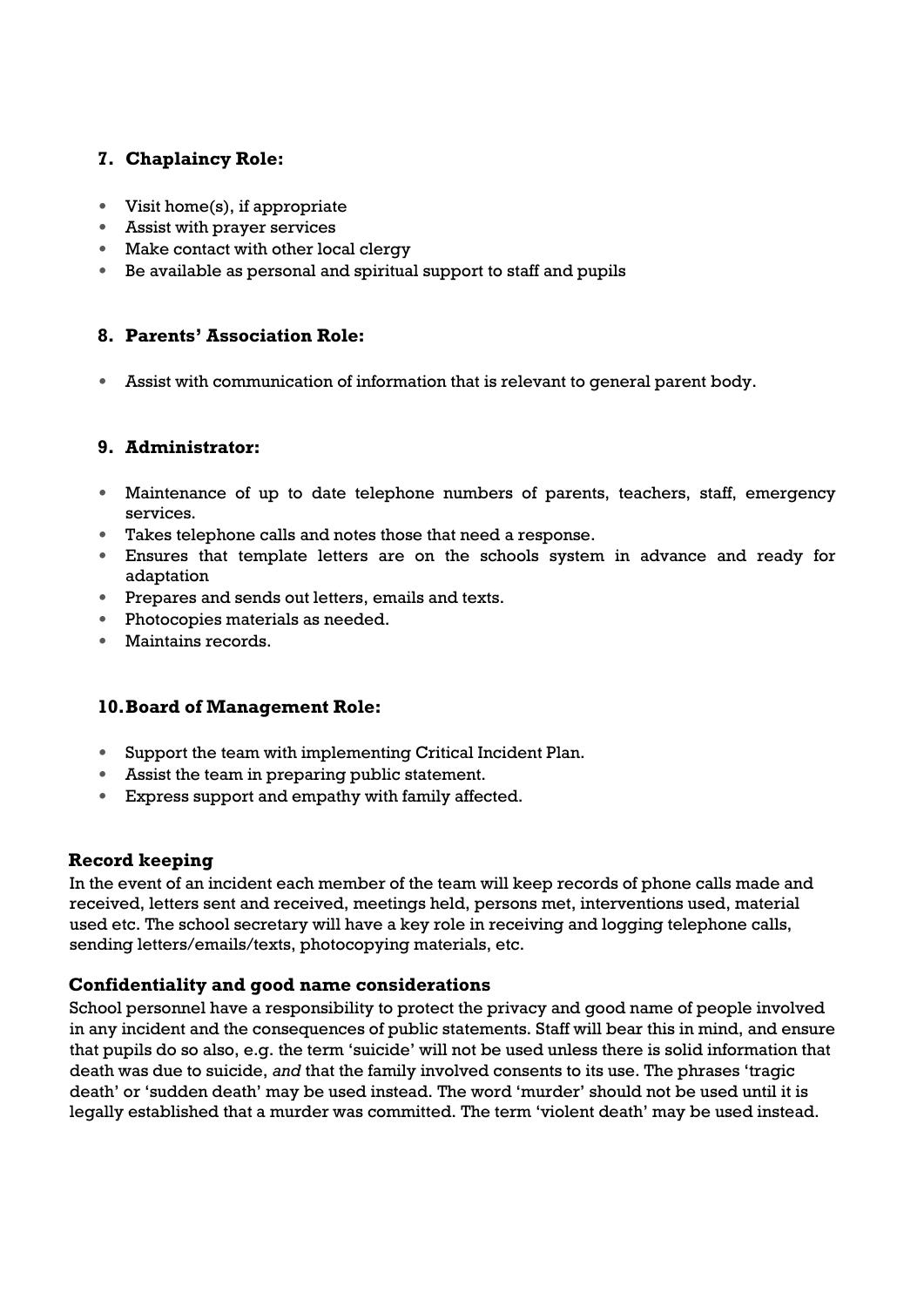# **Critical Incident Management Plan**

#### **Initial Action Plan**

- Gather accurate information
- Refer to NEP S publications
- Contact appropriate agencies
- Convene a CIMT meeting
- Prepare a written response

#### **SHORT-TERM ACTIONS: (Day 1)**

- Immediate contact with family/families that has been impacted by the incident
- Consult with the family regarding appropriate support from the school,
- Ensure that a quiet place can be made available for pupils/staff
- Convene a meeting with Key Staff/Critical Management Team
- Organise a staff meeting if appropriate
- Ensure any absent staff members are contacted and kept informed
- Organise timetable/routine for the day. (Adhering to the normal school routine is important, if this is possible)
- Class teachers to take note of any absentees who might need to be contacted, list of friends, or any other relevant information. This is to be given to the Pupil Liaison person
- Arrange supervision of pupils
- The Chaplain/Principal/ class teacher will liaise with the family, to extend sympathy and clarify the family's wishes regarding the school's involvement
- Arrange a home visit by two staff representatives within 24 hours, if appropriate. (Pupil Liaison person + Class teacher)
- Have regard for different religious traditions and faiths

## **Media Briefing (if appropriate)**

- Designate a spokesperson (Leader)
- Gather accurate information
- Prepare a brief statement (Team/ Board of Management)
- Protect the family's privacy
- It is important to obtain accurate information about the incident
	- 1. What happened, where and when?
	- 2. What is the extent of the injuries?
	- 3. How many are involved and what are their names?
	- 4. Is there a risk of further injury?
	- 5. What agencies have been contacted already?
- Contact appropriate agencies : Emergency services/Medical services /H.S.E. DES/Schools Inspector, NEPS Psychology Departments/ Counselling Support Services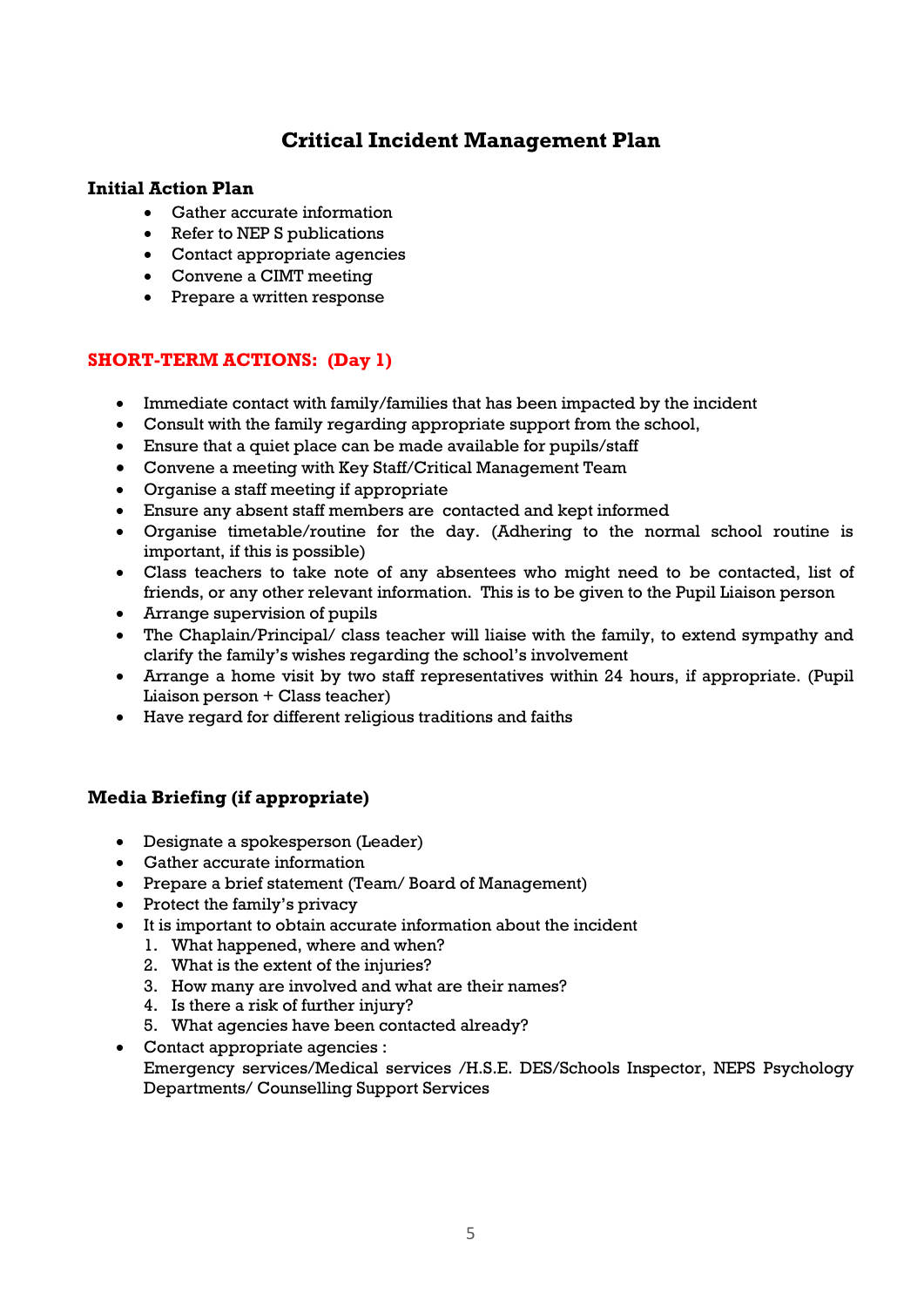# **MEDIUM-TERM ACTIONS (24-72 HOURS)**

- Preparation of pupils/staff attending any service
- Involvement of pupils/staff if agreed by family
- Facilitation of pupils/staffs responses, e.g. Sympathy cards, flowers, Book of Condolences, etc.
- Review the events of the first 24 hours
- Reconvene Key Staff/Critical Incident Management Team to review effectiveness of Plan.
- Decide arrangements for support meetings for parents/pupils/staff
- Decide on mechanism for feedback from teachers on vulnerable pupils
- Have review of Critical Incident Management Team meeting
- Maintain contact with absent staff and pupils
- Arrange support for individual pupils, groups of pupils, and parents, if necessary
- Hold support/information meeting for parents/pupils, if necessary, in order to clarify what has happened
- Give any teacher who feels uncomfortable with involvement in support meetings the choice of opting out
- Arrange, in consultation, with outside agencies, individual or group debriefings or support meetings with parental permission
- Plan for the re-integration of pupils and staff e.g. absentees, injured, siblings, close relative etc)
- Pupil Liaison person to liaise with above on their return to school.
- Plan visits to injured
- Family Liaison person, Class Teacher and Principal to visit home/hospital
- Attendance and participation at funeral/memorial service if appropriate
- Decide this in accordance with parent's wishes, school management decisions and in consultation with close school friends
- School closure (if appropriate) Discuss decision with school management.

# **LONGER TERM ACTIONS (Beyond 72 Hours)**

Monitor pupils and staff for signs of continuing distress

If over a prolonged period of time, a pupil continues to display the following, he/she may need assistance from the Health Board. Constant communication with family is essential.

- Uncharacteristic behaviour
- Deterioration in academic performance
- Physical symptoms e.g. weight loss/gain, lack of attention to appearance, tiredness, restlessness
- Inappropriate emotional reactions
- Increased absenteeism
- Staff: Monitor need for support and counselling